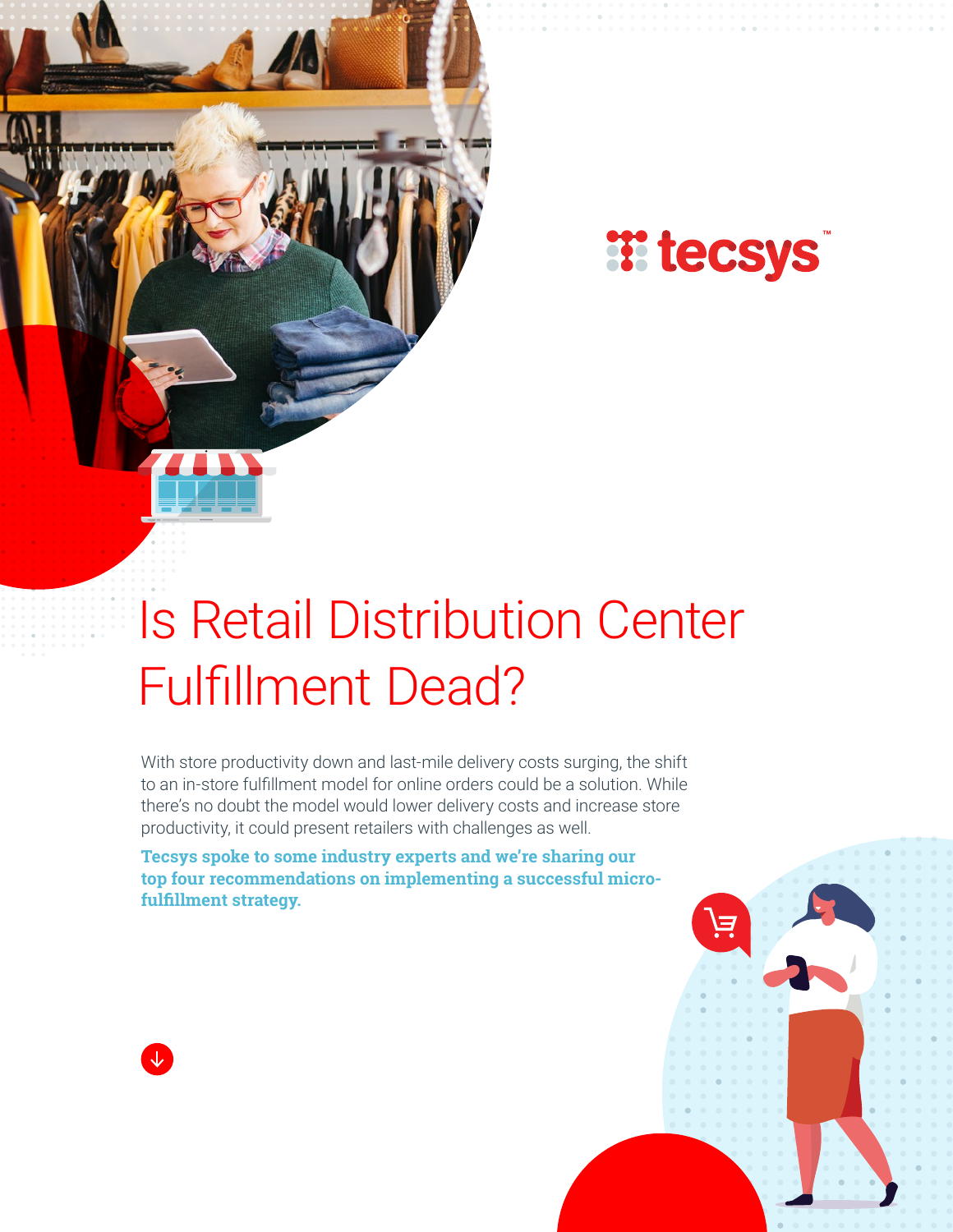



**fulfillment costs rather than shipping everything from a central depot, but it does require more inventory in the overall system to support this and picking in-store is very labor consumptive," said Gary Newbury, a Toronto-based retail supply chain strategist and serial transformation executive.**



# **1. Optimize** Store Operations

While it is true that warehouses are structured and organized for efficient picking (and packing), it doesn't mean a store's stockroom cannot be organized similarly, with signage, quick access and more popular items easily available.



From a staffing and people perspective, it is essential that store associates receive the proper guidance, training and structure to know what their new role requires and how to prioritize tasks. Overall, the complexity of instituting this type of in-store fulfillment program — for both stocking and labor management — will depend upon the size of stores and the breadth of products offered.

**2** *© Tecsys Inc. All Rights Reserved.*

#### **E** tecsys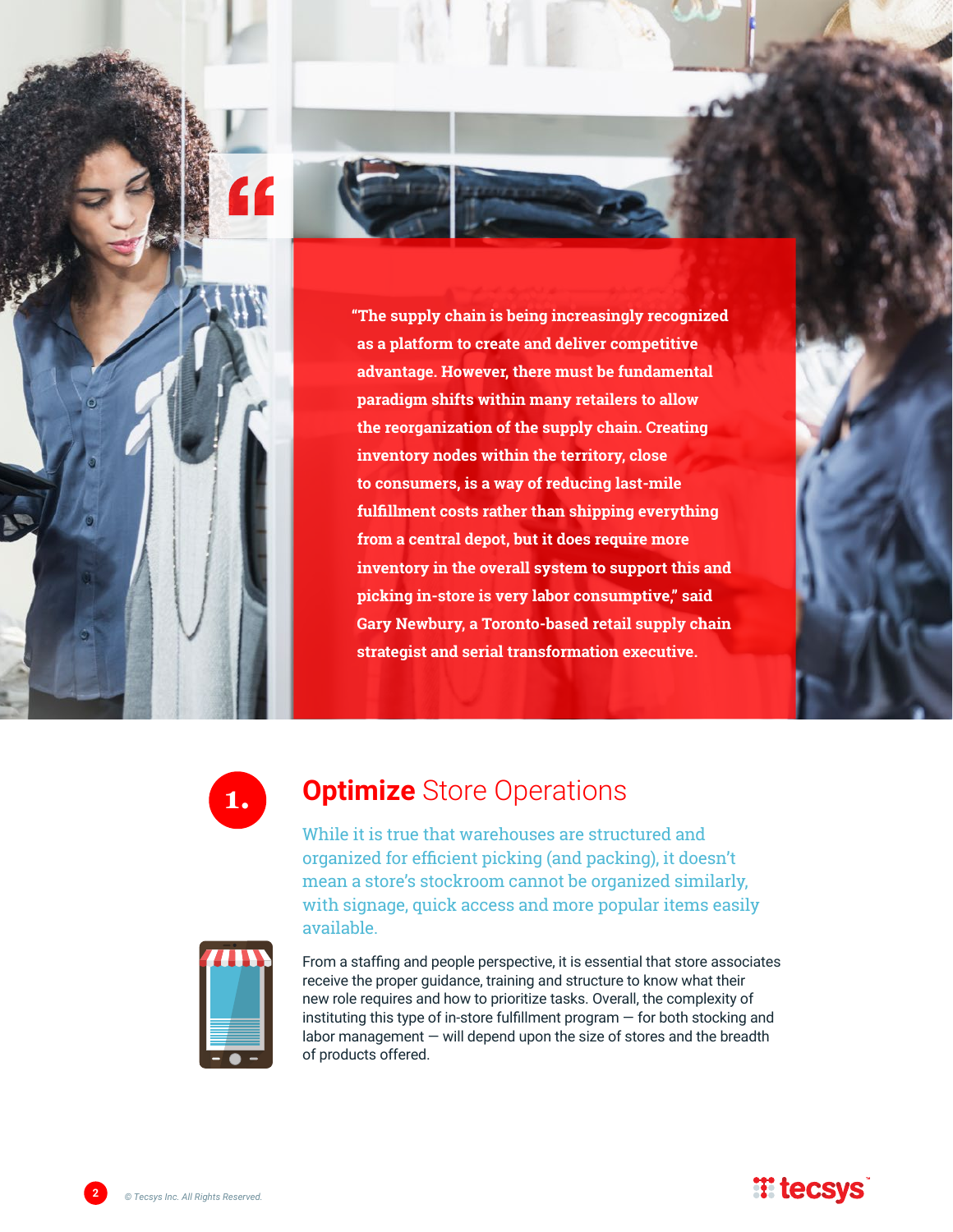

#### Consider **Hub and Spoke Omnichannel**

The hub and spoke model in omnichannel means smaller format and pop-up stores are feeder locations to larger stores, which have the space to designate pick-pack and hold zones. These larger "hubs" would also carry more inventory for order fulfillment purposes. If some inventory is missing for a customer order, you can bring in merchandise from the "spoke" locations and consolidate the order into one delivery. Hub stores can also have specialized staff at each location responsible for picking and packing.



### Implement an **Integrated Microfulfillment Solution**

**"One of the biggest challenges many retailers have is the absolute accuracy, in real time, of their inventory availability. Time after time consumers check inventory online, go to the store, the shelf is empty, perhaps the stock is in the back room, perhaps it's in Mr. Jones's basket. Either way, the retailer has lost a sale and potentially a customer,"** added Newbury.

It is critical for retailers to properly account for inventory whenever an item is consumed (either online, in-store or at the warehouse) and that stock levels are refreshed regularly and visible to both customer and employees. This is easily achievable with an omnichannel retail solution that integrates your supply chain with the logistics end of operations. A distributed order management system combined with an inventory management system (with RFID scanning) would enable order fulfillment from stores while also capturing spent inventory (through scans, online orders or POS) providing a real-time view of inventory, regardless of where or when an item is picked.